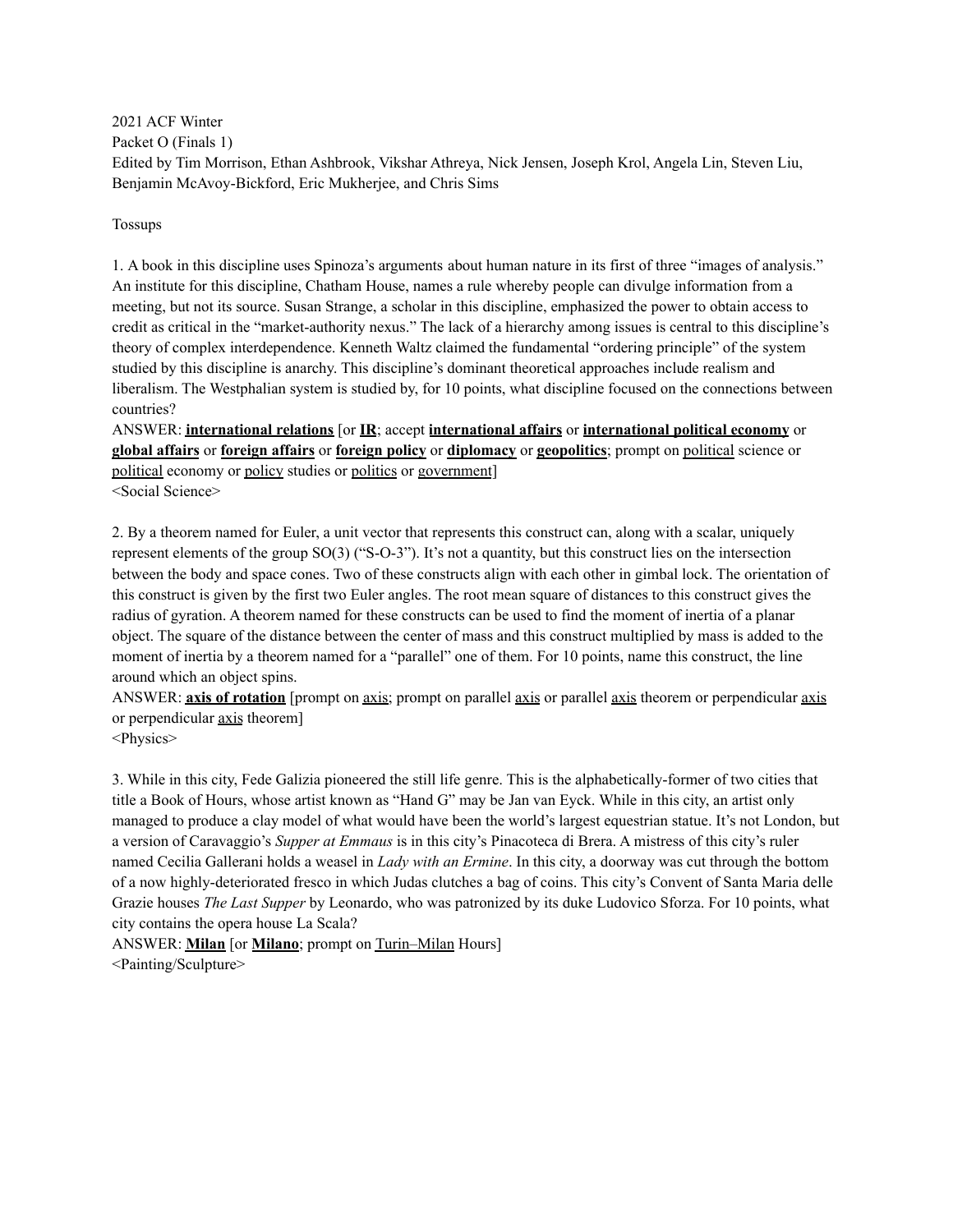4. This concept is likened to "an ancient city: a maze of little streets and squares" after the question "how many houses or streets... before a town begins to be a town?" A passage claiming there are innumerable examples of this concept states that to imagine one is to imagine a "form of life." A philosopher who claimed that "the limits of [this concept] mean the limits of my world" helped to usher in a "turn" toward the study of this concept in analytic philosophy. A book that opens by critiquing Augustine's view of this concept presents the beetle-in-a-box thought experiment to argue against the possibility of a private one. For 10 points, Ludwig Wittgenstein's *Philosophical Investigations* discusses "games" regarding what systems by which humans communicate with each other? ANSWER: **language** [or **language**s; or **Sprache**; accept **language** games; accept private **language**; accept **linguistic** turn or **linguistic**s]

<Philosophy>

5. The section "The Age" is the first of 51 prose pieces that make up this author's last story, which he discussed in a work that ends with him reminiscing about reading "Empedocles on Etna." One of this author's protagonists wishes for someone to "strangle [him] in [his] sleep" after he sees raincoat-wearing men and the title mechanisms filling his vision. This author wrote "A Fool's Life" before he wrote a suicide note dubbed "A Note to a Certain Old Friend." This author of "Cogwheels" wrote about a corpse found next to a rope and a comb, whose spirit confesses his suicide through a medium, in a story in which a woodcutter, Masago, and Tajomaru give accounts of the death of Takehiro. For 10 points, name this Japanese author of "In a Grove" and "Rashomon." ANSWER: Ryūnosoke **Akutagawa** [or **Akutagawa** Ryūnosuke; or **Chōkōdō** Shujin] <World Literature>

6. *Note to moderator: Read the answerline carefully.* Within this natural region, aquatic areas near Aventicum contain many "prehistoric pile dwellings." After 15 BCE, this natural region's colony of Augusta Vindelicorum exported honey, pitch, cheese, and Augustus's favorite wine as part of the province of Raetia ("RAI-tee-ah"). In this region, a decimation at Agaunum martyred Saint Maurice's Theban Legion. This natural region's steel-forging client kingdom of Noricum arose from the salt-mining Hallstatt culture. This natural region contains the type site of the La Tène ("lah ten") culture. The Gallic Wars began after a Celtic tribe migrated [emphasize] *from* this natural region to Italy's Cis-[this region] Gaul. The Helvetii occupied this region a century after its 218 BCE crossing by elephants in the Second Punic War. For 10 points, Hannibal led a surprise invasion through what mountain range? ANSWER: the **Alps** [accept Cis**alpine** Gaul; accept **Swiss** Plateau or **Switzerland** or **Helvetica** or **Helvetia** or die **Schweiz** or **Svizzera**; accept **Austria** or **Österreich** or **Slovenia** or **Tyrol** or **Carinthia** or **Salzburg** or **Vorarlberg**; accept **Jura** or **Julian** Alps; accept **Raetia** or **Noricum** or **Noric** steel before read; prompt on Germania Superior or Germany or Deutschland or Bavaria or Bayern or Swabia or Schwaben by asking "what natural region?"; prompt on mountains]

<Other History>

7. The slow movement of this composer's first piano quartet in C minor may have been inspired by the end of his engagement to Marianne Viardot. In the sixth movement of a piece by this composer, the melody "long D, up to A–A, G, B-flat, B-flat–A" is sung by a solo baritone over pulsing strings. The text "Word, one with the Highest" begins a youthful choral piece by this composer based on a Jean Racine paraphrase. A "Kitty-valse" is included in this composer's *Dolly Suite* for piano four-hands. A liturgical work by this composer includes a "Pie Jesu" for soprano solo and unusually concludes with a movement titled "In Paradisum." This composer's student Maurice Ravel imitated his *Pavane* in F-sharp minor. For 10 points, name this French composer of a *Requiem* in D minor. ANSWER: Gabriel **Fauré** [or Gabriel Urbain **Fauré**]

<Classical Music>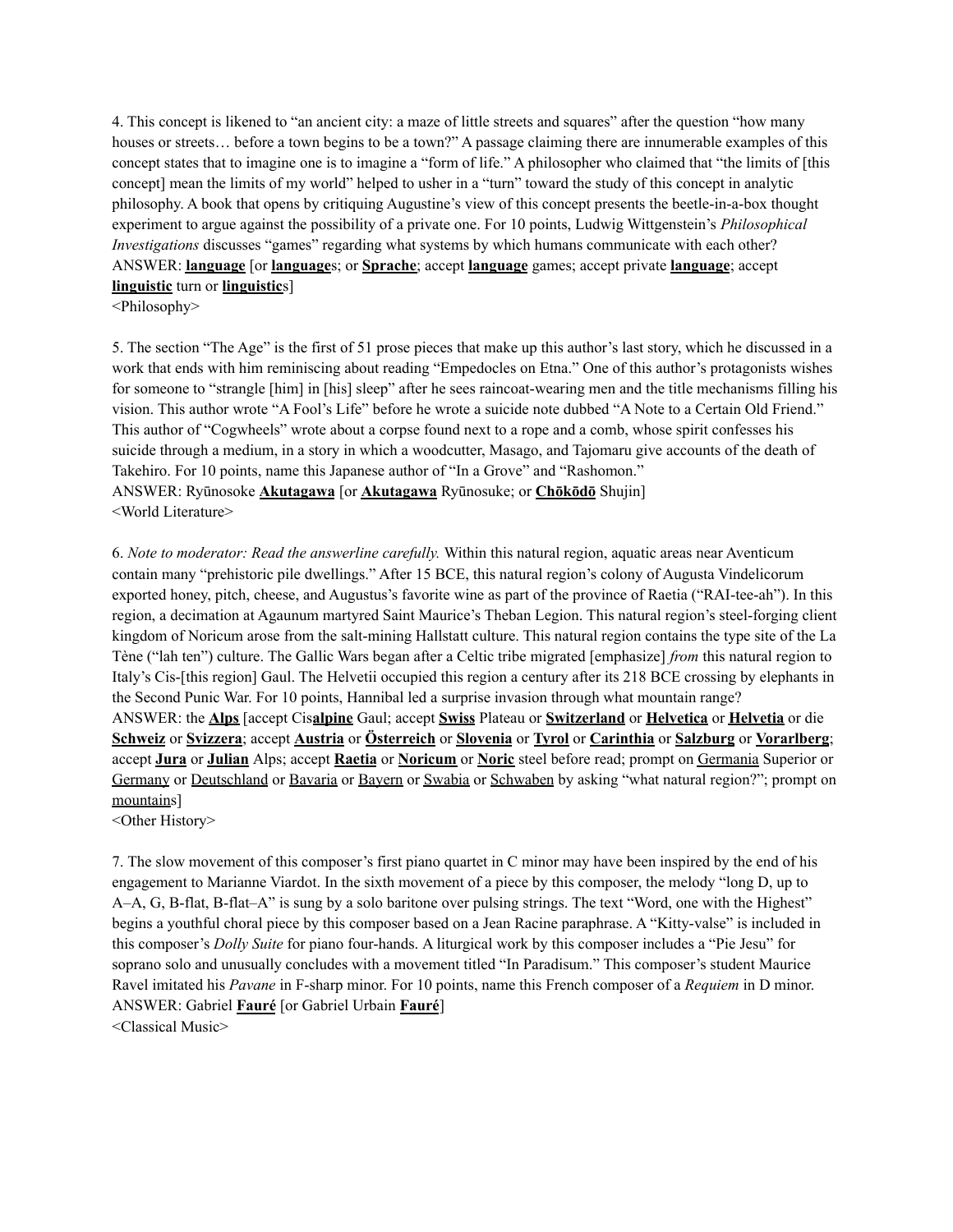8. This quantity can be measured using a Thomas Hoover apparatus. One method of distinguishing aldehydes is to measure this quantity for their semicarbazone derivatives. This quantity jumps when going from an even-numbered to the next highest odd-numbered alkane. For DNA, this quantity occurs at the spike in the first derivative of the absorbance at 260 nanometers and occurs when half the sample is dissociated. This quantity is measured with a capillary tube placed in a metal block with a window. For a binary mixture, this quantity is minimized at the eutectic point. Solutes depress this quantity in a classic example of a colligative property. For 10 points, name this temperature at which a solid becomes a liquid or vice versa.

ANSWER: **melting point** [or **freezing point**; prompt on T or temperature or T-m or T-sub-m] <Chemistry>

9. Tankers from this country used American flags while they were escorted by warships during Operation Earnest Will. After Operation Vantage, this country skirmished with its northern neighbor at the Sanita border post. This country's ruling al-Sabah family has denied citizenship to many stateless Bedoon people who once dominated its military. This country's Dasman Palace was raided during a conflict that began due to disputes over slant drilling by the INOC. Foreign invading forces in this country, which included the al-Medina and Hammurabi divisions, fired SCUD missiles at Israel and Saudi Arabia. In this country, vehicles were abandoned along the Highway of Death during a retreat from an American-led U.N. coalition. For 10 points, name this small country that was invaded by Iraq in 1990, triggering the Gulf War.

ANSWER: **Kuwait** [or State of **Kuwait**; or Dawlat al-**Kuwayt**] (The INOC is the Iraq National Oil Company.) <World History>

10. This poet's line "Scar in the sky, red comet" provides the title for a 2020 biography of this poet by Heather Clark. One of this author's poems asks, "Pure? What does it mean?" before describing the "Tongues of dull, fat Cerberus." Another speaker created by this poet states that "there is a charge / For the hearing of my heart" and proclaims "I am your opus, / I am your valuable." In another poem, this author of "Stings" and "Fever 103" describes flying "Into the red / Eye, the cauldron of morning" while riding the title horse. This poet states that "Dying / Is an art" done "exceptionally well" because "like the cat I have nine times to die." That poem by this author concludes "I rise with my red hair / And I eat men like air." For 10 points, name this confessional poet of *Ariel* and "Lady Lazarus."

ANSWER: Sylvia **Plath**

<American Literature>

11. It's not an infection or cancer, but this disease is treated with verteporfin photodynamic therapy. Late in this disease, geographic atrophy occurs. An inherited form of this condition is caused by mutations in ABCA4 and is called Stargardt's disease. Risk factors for this disease include the Y402H ("Y-402-H") allele of complement factor H. This disease can be treated with aflibercept ("a-flib-er-cept"), ranibizumab ("ran-ib-i-zu-mab"), or bevacizumab ("bev-ac-i-zu-mab"), which are all VEGF ("VEG-F") inhibitors. Neovascularization through Bruch's membrane causes the "wet" form of this disease, while accumulation of drusen occurs in its dry form. This disease is named for a yellow structure with a high concentration of photoreceptors. For 10 points, name this most common cause of vision loss in older adults, a disease that damages the central retina.

ANSWER: age-related **macular degeneration** [or **AMD**; accept wet **macular degeneration** or dry **macular degeneration**; prompt on blindness or vision loss or equivalents] <Biology>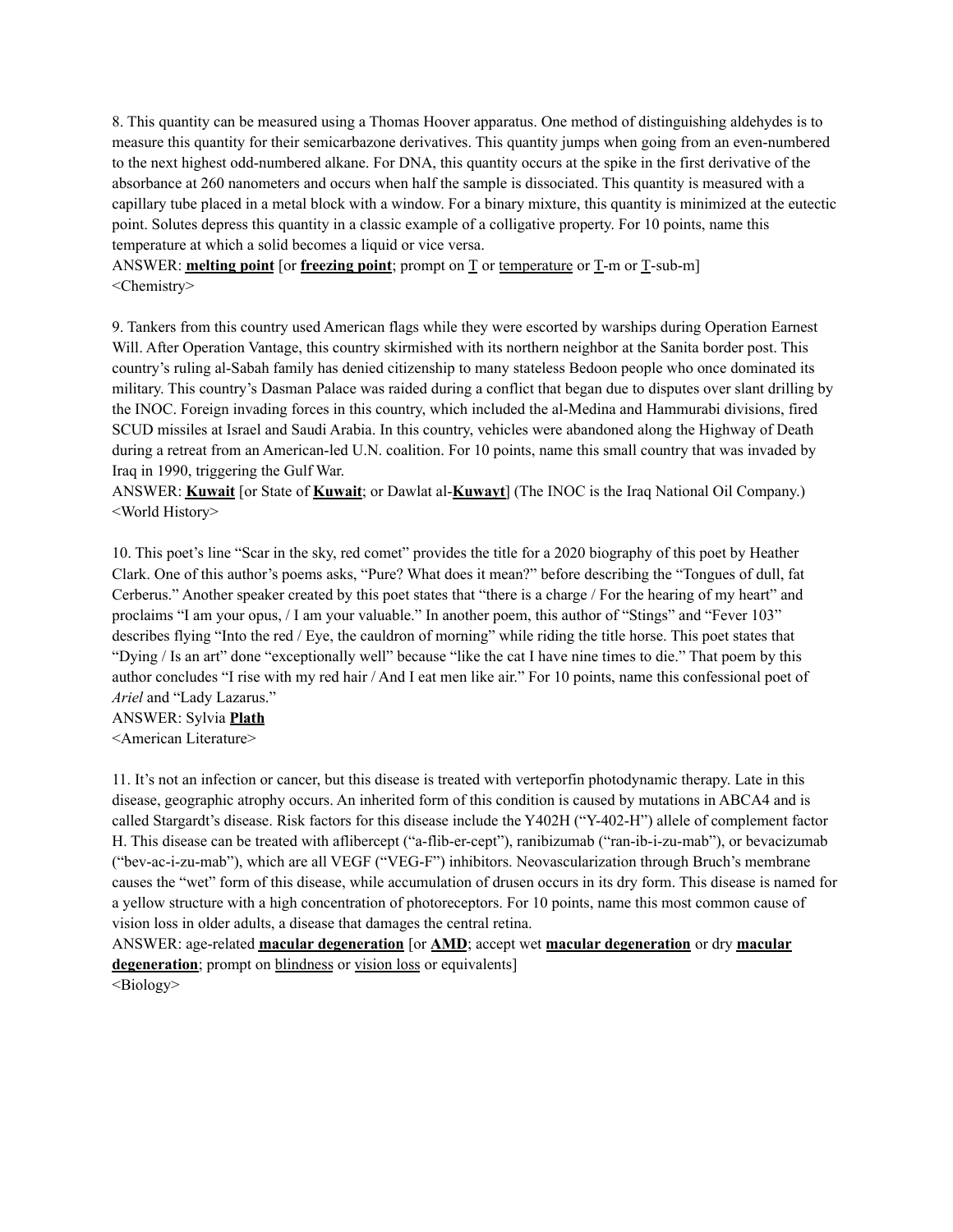12. Małgorzata Szejnert's ("maw-gawr-ZAH-tah SHAY-nert's") recent "people's history" of this place draws on its National Park Service Oral History Project. A 1903 "actuality film" by Alfred C. Abadie was the first to record this place, which, with Crystal City, housed most victims of Truman's Proclamation 2655. Navajo and Apache trachoma outbreaks [emphasize] *elsewhere* led this place's "buttonhook men" to administer "six-second physicals" in its invasive medical exams. Halifax's Pier 21 was the Canadian analogue of this successor of Castle Garden, where Lewis Hine photographed people with luggage in *Climbing into the Promised Land*. The case *New Jersey v. New York* resolved a boundary dispute over this place, which only rarely altered foreign surnames. For 10 points, what New York Harbor island was America's main immigration station?

ANSWER: **Ellis** Island [or **Ellis** Island Immigration Station; prompt on Statue of Liberty National Monument; prompt on New York City or NYC or New York Harbor; prompt on New Jersey or NJ] <American History>

13. This religious group developed a type of drama in which the protagonist and his family wear green and sing, whereas the antagonists wear black and recite. A pilgrimage for this religious group to commemorate the end of a 40-day mourning period is likely the world's largest annual religious gathering. Among members of this religious group, giving blood sometimes replaces the custom of hitting oneself on the head with a sword, which is called *tatbir*. This religious group carries out the Arba'een pilgrimage and stages ta'ziyeh plays on Ashura in the month of Muharram in order to commemorate the Battle of Karbala, when Husayn was killed. For 10 points, name this religious group which believes that Ali was the rightful successor of Muhammad, in contrast to Sunni Islam. ANSWER: **Shi'a** Islam [or **Shiite** or **Shi'i** or **Shi'ism**; prompt on Ismā'īlism or Twelver or Zaidi; prompt on Islam or Muslims]

<Religion>

14. In a play in this language, a woman exclaims that "we can't love one another" because "filth doesn't love filth." In that play in this language, a character secretly tries on a red velvet dress while she argues with her sister over seducing a milkman and later demands to drink a cup of poisoned tea during a sadomasochistic fantasy. Characters discuss a family made up entirely of people named Bobby Watson in a play in this language that begins, "The English clock strikes 17 English strokes." This language was used to write *The Maids* and a play that includes a poem in honor of the Fire Chief, which the maid Mary recites to the Smiths. For 10 points, *The Bald Soprano* was written in what language used by the absurdist playwrights Eugène Ionesco ("yo-NESS-coo") and Jean Genet ("zhuh-NAY")?

## ANSWER: **French** [or **français**; or la langue **française**]

<European Literature>

15. The Wabanaki culture hero Glooscap turned the chief Mikcheech into one of these animals, allowing him to survive being burned alive. According to Haudenosaunee myth, Sky Woman landed on one of these animals after she fell from the sky. This animal's role as a "Knowledge Keeper" was partially inspired by multiple tribes using this animal to track the lunar calendar. The Ojibwe and Iroquois refer to North America as an "Island" of this animal due to its role in their creation myths. This animal was the form of Vishnu's second avatar, Kurma. According to Hindu cosmology, the world is supported by four elephants standing on top of, for 10 points, what animal, which wins a race against a hare in a popular fable?

ANSWER: **turtle**s [accept **tortoise**s; accept **Turtle** Island; or *kachhua*; prompt on chelonians or reptiles] <Mythology>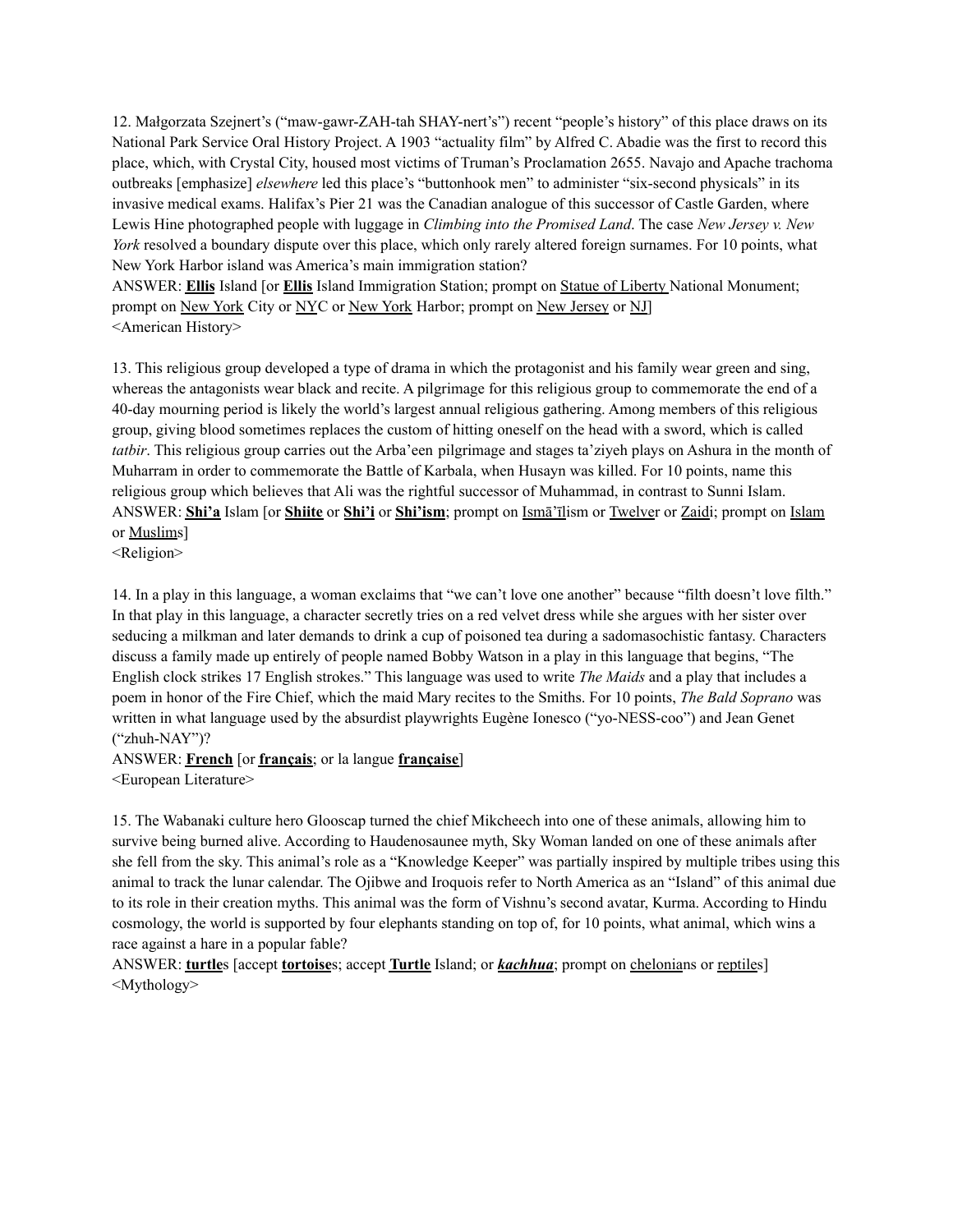16. This ethnic group pioneered a delicacy of baby eels cooked with garlic and pepper. Members of this ethnic group traditionally hang silver thistles to ward off spirits on farmhouses called baserri. This ethnic group is represented by a flag with a red background and white and green crosses. This ethnic group's language uses the letters T and X together to represent the sound "ch." Whalers of this ethnicity working in Iceland developed a pidgin tongue. A center of this ethnic group's cuisine is Donostia, which is also known as San Sebastián. This ethnic group's language is the only extant non-Indo-European language that is indigenous to Western Europe. Gipuzkoa and Biscay are part of this ethnic group's autonomous area. For 10 points, what ethnic group inhabits a "Country" in Northern Spain that contains Bilbao?

ANSWER: **Basque** people [or **euskal**dunak or **euskotar**rak or **Euskara** speakers; accept **Basque** Country or **Euskadi**; prompt on <u>Vasco</u> or <u>Vasconic</u> or <u>Vascones</u>; do not accept or prompt on "Spanish" or "French"] <CE/Geo/Other/Pop Culture>

17. In one work, a photographer with this first name showed eight bread rolls on a table in front of the arms of Pablo Picasso. The contents of the "Mexican Suitcase" suggested that a photographer known by this first name faked a photo of Federico Borrell García while working with Gerda Taro. A photographer with this first name had two actors stage his work *The Kiss by the Town Hall*. A photographer known by this first name took the "Magnificent Eleven" photos of D-Day, as well as *The Falling Soldier*. The Corcoran Gallery hosted a controversial exhibition by a photographer with this first name titled *The Perfect Moment*, which included many explicit photos of BDSM. For 10 points, give this first name shared by photographers with surnames Doisneau, Capa, and Mapplethorpe. ANSWER: **Robert** [accept **Endre** Ernő Friedmann; accept **Robert** Doisneau or **Robert** Capa or **Robert** Mapplethorpe or **Robert** Michael Mapplethorpe] <Other Arts>

18. In an interview, this novel's author revealed that the narrator's confession, "at that moment, my heart was breaking" was inspired by the Tom Waits song "Ruby's Arms." At the end of this novel, the narrator is offered a handkerchief by a stranger on a pier and questions whether his past decisions had any "dignity." In this novel, the narrator's faith that another character is a "true gentleman" is challenged when that character dismisses two maids for being Jewish. That character in this novel, who is revealed to be a Nazi sympathizer, is replaced by the American Mr. Farraday. In this novel, a letter from the former housekeeper Miss Kenton causes the narrator to embark on a road trip from Darlington Hall. For 10 points, name this novel about the butler Stevens by Kazuo Ishiguro. ANSWER: *The Remains of the Day*

<British Literature>

19. A poet born in this modern-day country wrote *White Dawns* before he died with Mirče Acev's ("meer-cheh aht-sev's") Partisans. This modern country and its eastern neighbor led the Manastır Viyalet's 1878 Kresna–Razlog uprising and 1903 Ilinden uprising. Bulgarians like Gotse Delchev led this "Vardar" country's revolutionary groups Ohrana, SMAC, and IMRO. This country's VMRO-DPMNE party led the 2014 neoclassical "antiquization" of its capital and opposed the Prespa accord. This country is about 25% Albanian, and its capital was the birthplace of Mother Teresa. This former Yugoslav republic's southern neighbor claims the yellow Vergina Sun on its red flag for its own region around Thessaloniki. For 10 points, in 2019, what landlocked Balkan country added "North" to its name to appease its southern neighbor Greece?

ANSWER: North **Macedonia** [or Republic of North **Macedonia** or Republika Severna **Makedonija** or Republika e **Maqedonisë** së Veriut; accept Former Yugoslav Republic of **Macedonia** or **FYROM** or Vardar **Macedonia**; accept Internal **Macedonia**n Revolutionary Organization or Supreme **Macedonia**n Adrianople Committee or **Macedonia**n Partisans] (The first line is about Kočo Racin. Manastır was the Turkish name for Bitola.) <European History>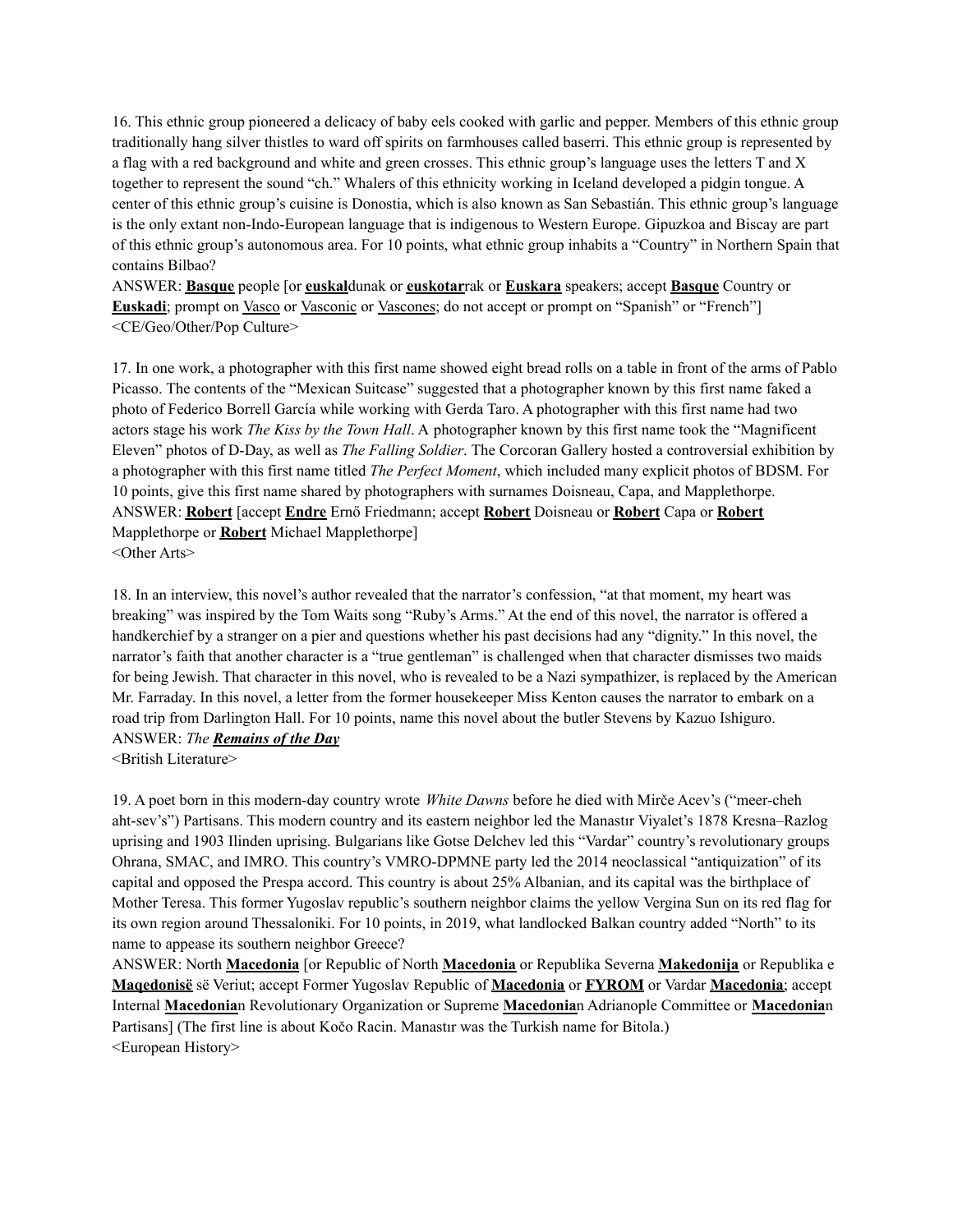20. A technique named for this property performed around loops on a manifold gives rise to linear transformations that form the holonomy group. Convergence to an ideal point defines objects with a "limiting" form of this property, which is contrasted with an "ultra" form. Tangent vectors along geodesics are preserved by this property's namesake "transport." Vectors with this property saturate the Cauchy–Schwarz inequality. Playfair's axiom asserts that at most one object with this property may exist. Given a point and a line, the existence of an infinite number of lines with this property passing through the point is a defining feature of hyperbolic geometry. This property provides an alternate name for Euclid's fifth postulate. For 10 points, what adjective describes pairs of lines that do not intersect? ANSWER: **parallel** [or **parallel**ism; accept **parallel** transport or limiting **parallel** or ultra **parallel**] <Other Science>

21. In the title of a 1715 book on this discipline, Colen Campbell refers to himself as the "British" version of its foremost classical expert. A treatise titled for this discipline by Filarete ("fill-ah-RET-ay") describes Sforzinda ("s'for-DZIN-dah"). A ten-book classical treatise on this discipline includes the dictum that it requires "firmness, commodity, and delight." A 1580 treatise titled for "The Four Books" of this discipline discusses the author's work in Vicenza ("vee-CHENTZ-ah"). Leon Battista Alberti adapted the only surviving classical work about this discipline, which includes a section on human proportions that inspired Leonardo da Vinci, and is by Vitruvius. A book about this discipline, which Thomas Jefferson referred to as "the Bible," heavily inspired Monticello and is by Andrea Palladio. For 10 points, name this main discipline of Sir Christopher Wren.

ANSWER: **architecture** [accept *De architectura*; accept *I quattro libri di architettura* or *The Four Books of Architecture*; accept *Trattato di architettura* or *Treatise on Architecture*; accept city **planning** or equivalents; prompt on art or equivalents]

<Other Arts>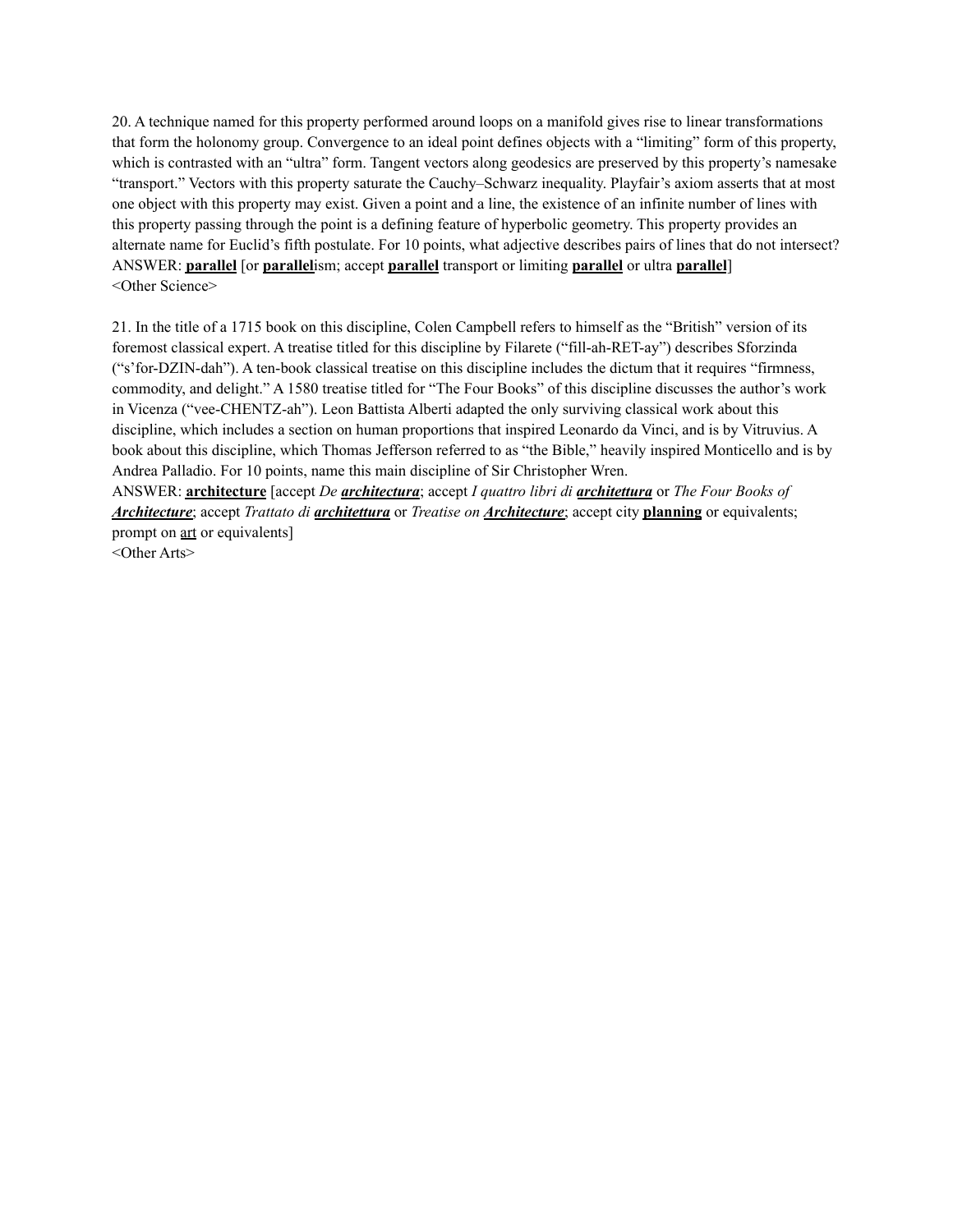#### Bonuses

1. Answer the following about early advances in computer graphics at the University of Utah, for 10 points each. [10e] The Warnock algorithm for rendering polygons relies on this general technique by repeatedly subdividing the scene into smaller components. In this technique, a function calls itself as a subroutine.

#### ANSWER: **recursion** [or word forms such as **recursive**; accept **divide and conquer**]

[10m] Henri Gouraud and Bui Tuong Phong developed two different models of how this phenomenon interacts with objects. Ray tracing is a computationally-intensive process that is primarily used to model this phenomenon. ANSWER: **light** [or visible **light**; or word forms such as **light**ing; do not accept or prompt on "radiation"] [10h] The future Pixar co-founder Edwin Catmull pioneered this process to simplify rendering details on objects. This process typically takes a two-dimensional image and applies it to a three-dimensional object's surface. ANSWER: **texture** mapping [or **texturing**]

<Other Science>

2. This film ends with Elizabeth Russell returning to England after she falls in unrequited love with the protagonist, Bhuvan. For 10 points each:

[10h] Name this 2001 epic film, in which soldiers of the British Raj challenge the Indian villagers of Champaner to a game of cricket, in order to decide whether or not they have to pay a colonial tax.

#### ANSWER: *Lagaan* [or *Lagaan: Once Upon a Time in India*]

[10e] *Lagaan* is a historical epic from the Indian film industry that is usually known by this name. This film industry is known for its Hindi-language musical numbers and is based in Mumbai.

ANSWER: **Bollywood** [prompt on Bombay cinema or Hindu cinema]

[10m] The impact of British colonialism on the Indian rural poor is also depicted in this Indian director's *Apu Trilogy*, which begins with the film *Pather Panchali*.

ANSWER: Satyajit **Ray**

<Other Arts>

3. Abd ar-Rahman II brought cutting-edge 9th-century technology to the Emirate of Córdoba. For 10 points each: [10e] The emir patronized Abbas ibn Firnas, who allegedly attempted to fly, but more practically made planispheres for this scientific discipline, which medieval scholars pursued with armillary spheres and astrolabes. ANSWER: **astronomy** [accept **star**gazing; prompt on observatories or related answers]

[10m] Abbas ibn Firnas also designed a clepsydra, a "water" type of this device, to aid prayer. The later Andalusian Ibn Khalaf al-Muradi improved these devices, which Charlemagne received from Harun al-Rashid with an elephant. ANSWER: **clock**s [accept water **clock**s; accept **watch**es or **timekeeping** devices or **hourglass**es or equivalents] [10h] Like the Fatimids, Abbas ibn Firnas cut ewers from this material used in burning glasses like the Visby lenses. Ziryab introduced cups of this material, which includes a type named for a "city of the blind" opposite Byzantium. ANSWER: **quartz** [accept rock **crystal**; accept **chalcedony**; accept rose **quartz** or other specific varieties; accept **carnelian** or **sard** or **jasper** or **moganite** or **onyx** or **amethyst**; prompt on silica or silicon dioxide or SiO<sub>2</sub> ("S-I-O-2")] (The "city of the blind" was Chalcedon. Ziryab was an oudist who also popularized asparagus, daily bathing, seasonal clothing, lead (II) oxide deodorant, and allegedly a form of toothpaste.) <European History>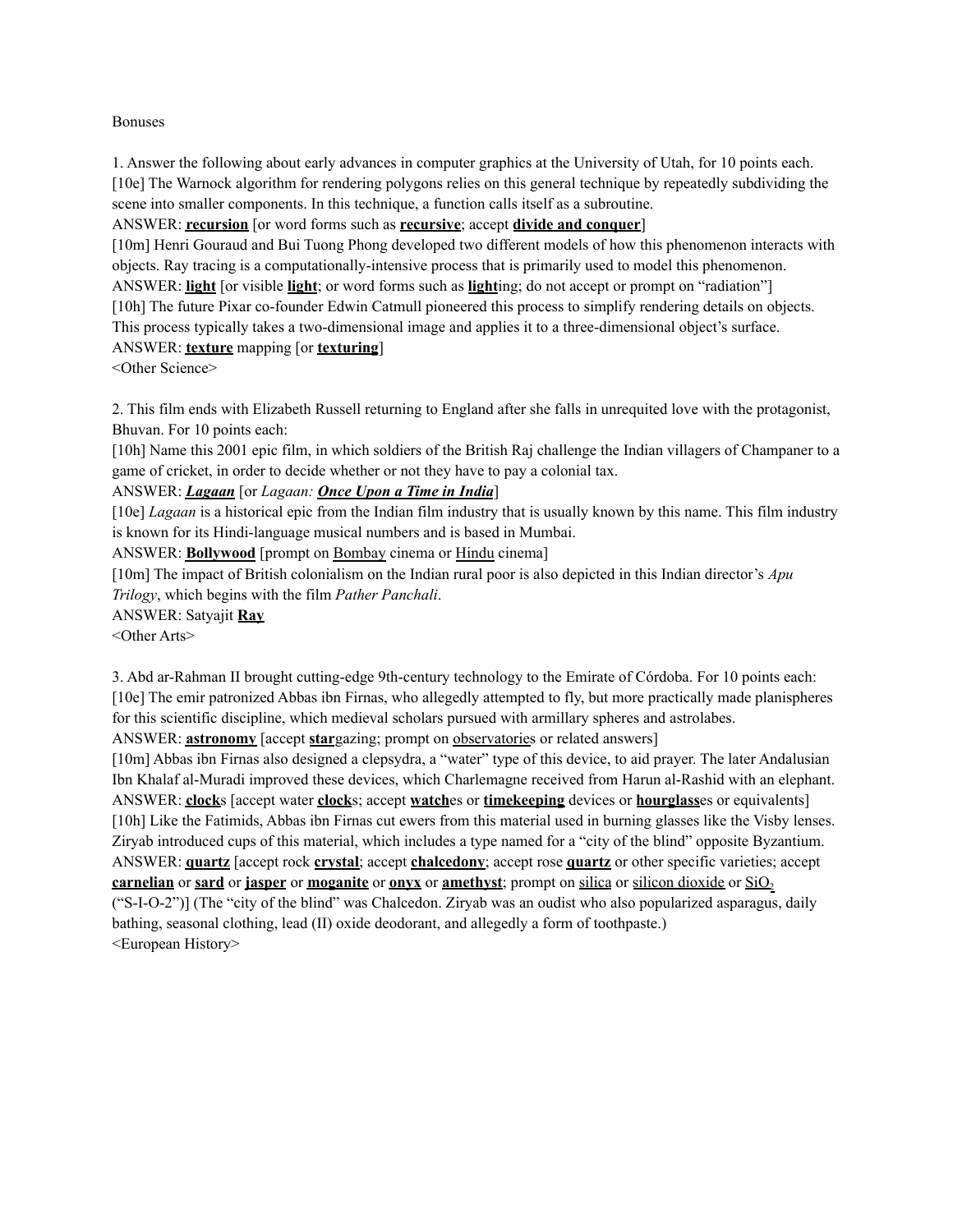4. Answer the following about famous props in Shakespeare plays, for 10 points each.

[10m] Different ways of staging this creature include a lightning flash, a puppet made of book pages, and perhaps a real one in Shakepeare's time. This creature pursues Antigonus offstage in a stage direction from *The Winter's Tale*. ANSWER: the **bear** [accept "Exit, pursued by a **bear**"; accept brown **bear**s or **ursid**s]

[10e] During the gravedigger scene, David Tennant held a real object of this kind donated by André Tchaikowsky. In Ralph Fiennes's ("rafe fines's") portrayal, Hamlet kisses the forehead of one of these objects that belonged to Yorick's skeleton.

ANSWER: **skull**s [prompt on head or bones]

[10h] In a different play, a character states "Nature seems dead, and wicked dreams abuse / The curtained sleep" while questioning if this object is a "false creation, Proceeding from the heat-oppressed brain."

ANSWER: the bloody **dagger** from *Macbeth* [prompt on knife or synonyms; do not accept or prompt on "the dagger from *Romeo and Juliet*" or daggers from other plays]

<British Literature>

5. Callimachus's fourth hymn relates how this island was formed after the Titan Asteria fled Zeus's pursuit by diving into the Aegean Sea. For 10 points each:

[10m] Name this island in the Cyclades ("SICK-luh-dees"). Hera cursed Leto not to give birth on solid ground, so she delivered her children on this floating island, causing it to anchor.

#### ANSWER: **Delos**

[10e] Leto gave birth to these two Greek gods, who later slaughtered Niobe's children after she challenged Leto's fertility. These twin gods are the god of music and goddess of the hunt, respectively.

ANSWER: **Apollo** AND **Artemis** [accept in either order; accept **Apollon** or **Phoebus** in place of "Apollo"; do not accept or prompt on "Diana" in place of "Artemis"]

[10h] To make Leto's experience worse, Hera instructed this goddess of childbirth not to attend the birth. Galanthis distracted this goddess from preventing Alcmene's childbirth, leading to the births of Iphicles and Heracles.

ANSWER: **Eileithyia** [or **Ilithyia**; or **Eleuthia**; or **Ilithyiae**; or **Elysia**]

<Mythology>

6. In 2004, Vassil Dobrev argued that one of these sculptural features, now located separately in the British Museum, was not an original part of the sculpture it comes from. For 10 points each:

[10h] Name this type of sculptural feature. After one of them detached from a sculpture in 2014, panicking museum workers hastily reattached it off-center with quick-drying epoxy glue.

ANSWER: ceremonial pharaonic **beard**s [or **postiche**s]

[10e] Long ceremonial beards decorate many sculptures from this civilization, though they have become detached from both its Mask of Tutankhamun and its massive sculpture of the Sphinx at Giza.

## ANSWER: ancient **Egypt** [or word forms like **Egypt**ian; or **kmt**]

[10m] The beard on the mask of Tutankhamun is decorated with gold and this rock, which was used for beads in the Indus Valley. A rare, bright pigment was derived from this rock that was mainly mined in Afghanistan.

ANSWER: **lapis** lazuli [accept **lazurite**]

<Painting/Sculpture>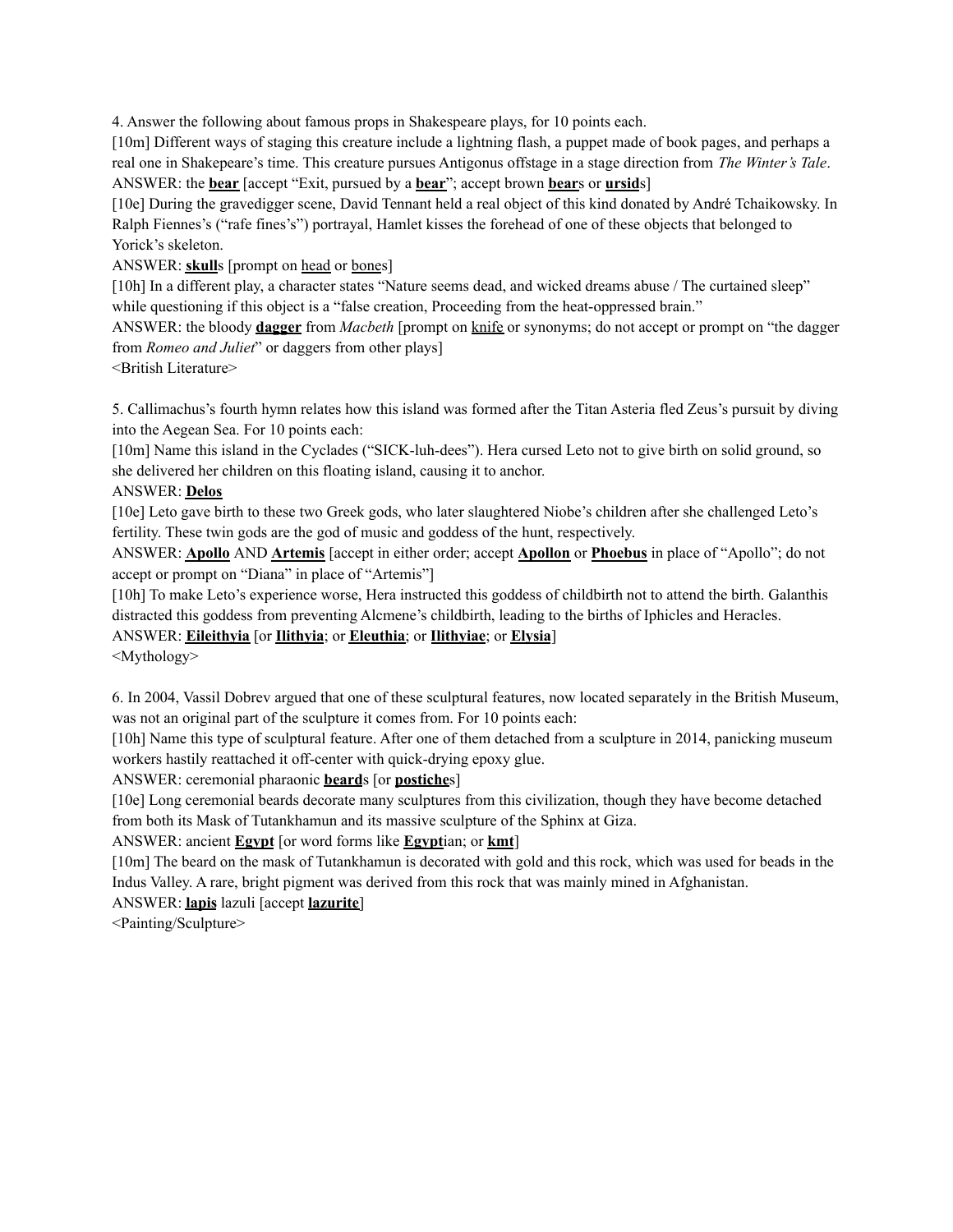7. Laura Arata's *Race in the Wild West* examines the Black water investor Sarah Bickford in this territory, whose mine towns were ruled by "Vigilantes" like "Stuart's stranglers" and Henry Plummer. For 10 points each: [10m] Name this territory led by the Radical Republican James M. Ashley after Lincoln carved it from the Idaho Territory. Red Cloud's War was fought on the Bozeman trail from Wyoming to this birthplace of Jeannette Rankin. ANSWER: **Montana** Territory [or Territory of **Montana**; or **MT**; accept **Montana** Vigilantes; accept *Race and the Wild West: Sarah Bickford, the Montana Vigilantes, and the Tourism of Decline, 1870–1930*]

[10h] John F. Stevens surveyed Montana for this railway led by James J. Hill, whose route crossed Marias Pass and Glacier National Park. Amtrak now operates this former competitor of Northern Pacific with a mountain goat logo. ANSWER: **Great Northern** Railway [or **GN**; accept *Empire Builder*; accept **Burlington Northern** and Santa Fe or or **BN**SF]

[10e] Unlike most railroads, the Great Northern Railway hired few workers of this ethnicity murdered in the Rock Springs massacre. Idaho settler Polly Bemis was from this ethnic group that founded Butte's Pekin Noodle Parlor. ANSWER: **Chinese**-Americans [or **Zhōngguó** rén; accept more specific answers such as **Hàn** or **Huá**rén or **Huá**qiáo]

<American History>

8. The effective form of this quantity is equal to specific impulse times standard gravity. For 10 points each: [10h] Name this quantity that, when multiplied by mass flow rate, yields thrust. This quantity multiplies the logarithm of the ratio of initial and dry mass in the Tsiolkovsky rocket equation.

ANSWER: effective **exhaust velocity** [or  $y$  **sub**  $\mathbf{e}$ ; prompt on <u>velocity</u> or  $y$  by asking "of what?"]

[10e] The effective exhaust velocity of these airbreathing engines can exceed their actual exhaust velocity by factors of over a hundred. These engines, whose subtypes include turbofans, are often used on large passenger aircraft. ANSWER: **jet** engines

[10m] Designing a nozzle to over-expand the exhaust and increase its velocity causes "diamonds" of these phenomena to form. People experience sonic booms when these discontinuities are encountered.

ANSWER: **shock** waves [accept more specific answers such as **shock** diamonds or oblique **shock**s or bow **shock**s] <Physics>

9. Simon Karlinsky analyzed how this author's repressed sexuality surfaced in his writings in his book *The Sexual Labyrinth of* [this author]. For 10 points each:

[10h] Name this possibly gay Russian author who burned the second part of his only novel a few days before he died horribly from an ascetic lifestyle that was prescribed to rid him of his "inner filth."

ANSWER: Nikolai **Gogol** [or Nikolai Vasilyevich **Gogol**] (The novel that he burned was the second part to *Dead Souls*.)

[10m] Karlinsky compares the "atrocious tortures" of Gogol's deathbed treatments to those undergone by Poprishchin, the protagonist of this Gogol story, who convinces himself that he is the king of Spain as he descends into insanity.

## ANSWER: "**Diary of a Madman**" [accept "*Zapiski sumasshedshevo*"]

[10e] One of Gogol's last letters was to the priest who prescribed him his ascetic lifestyle, asking if they could "exchange" these clothing items. In another Gogol story, Akaky Akakievich is robbed of this title piece of clothing. ANSWER: **overcoat**s [accept "The **Overcoat**"; or *shinel*; accept "The **Cloak**"; prompt on coats] <European Literature>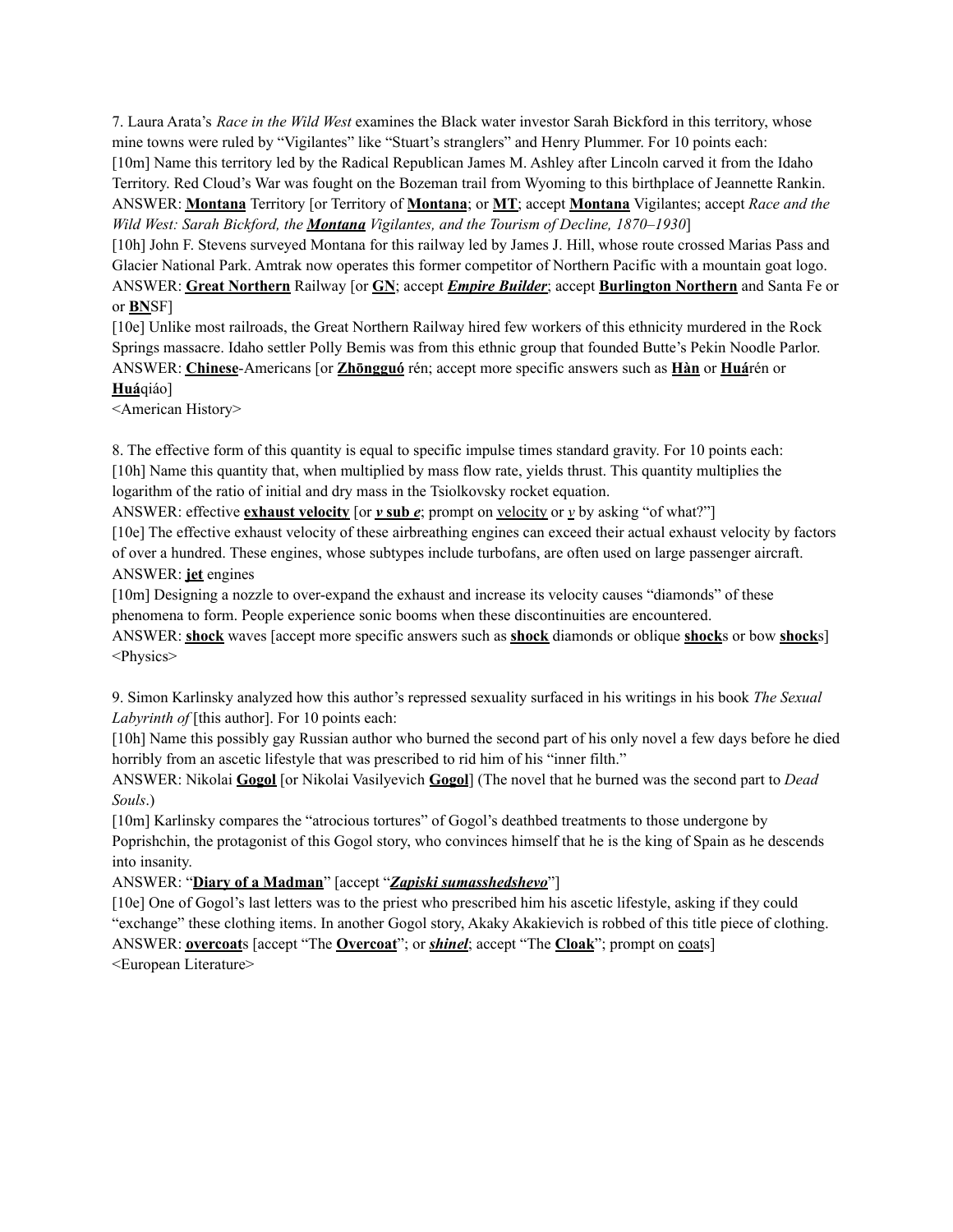10. This framework models decision-making as beginning with an editing phase, where outcomes are ordered based on a heuristic. For 10 points each:

[10h] Name this framework, which centrally posits an S-shaped asymmetrical value function that is concave above a reference point and convex below.

### ANSWER: **prospect theory**

[10e] Prospect theory was developed by Daniel Kahneman and Amos Tversky to account for discrepancies between experimental results and theoretical predictions based on this economic concept. This concept is defined as the value an agent receives from a good.

### ANSWER: **utility** [accept expected **utility**]

[10m] This book by Daniel Kahneman outlines numerous heuristics and biases that depart from classical utility theory in positing a distinction between the instinctive "System 1" and the deliberate "System 2."

#### ANSWER: *Thinking, Fast and Slow*

<Social Science>

11. This symphony opens with a slow introduction in D minor, which then proceeds to its first movement's monothematic exposition. For 10 points each:

[10h] Name this symphony, which is sometimes nicknamed for the impresario Johann Peter Salomon. At its premiere, the composer of this symphony remarked with pleasure about his revenues of 4000 gulden.

# ANSWER: *London* symphony [or **Haydn**'s symphony No. **104**]

[10e] Like the first movement of the *London* symphony, many of Haydn's other works in this musical form have monothematic expositions, meaning that their first two themes are nearly identical. This Classical-era form's other main sections are the development and recapitulation.

ANSWER: **sonata**-allegro form

[10m] Haydn's 103rd symphony, whose finale has a monothematic exposition, is nicknamed for its opening solo by this instrument. Four notes by this instrument play softly at the start of Beethoven's violin concerto.

ANSWER: **timpani** [or **kettledrum**s; prompt on drums]

<Classical Music>

12. A. R. Kapila and Fitz de Souza helped defend a group of nationalists during this conflict. For 10 points each: [10m] Name this uprising, during which the Kapenguria Six were arrested. Field Marshal Muthoni was the highest ranking woman to fight in this conflict, which was suppressed through Operation Anvil and Operation Jock Scott. ANSWER: **Mau-Mau** uprising [or **Mau-Mau** rebellion; or **Mau-Mau** revolt; accept, but DO NOT REVEAL,

#### **Kenya Emergency**]

[10e] The Mau-Mau uprising took place in what is now this modern-day country, where the Kapenguria Six were taken away from Nairobi.

ANSWER: **Kenya** [or Republic of **Kenya** or Jamhuri ya **Kenya**; accept **Kenya** Colony or British **Kenya** or The Colony and Protectorate of **Kenya**; prompt on British East Africa]

[10h] Kenyan natives were forbidden from settling in this fertile region, fueling resentment that culminated in the Mau-Mau uprising. This area in Kenya's central uplands was reserved exclusively for Europeans.

## ANSWER: **White Highlands**

<World History>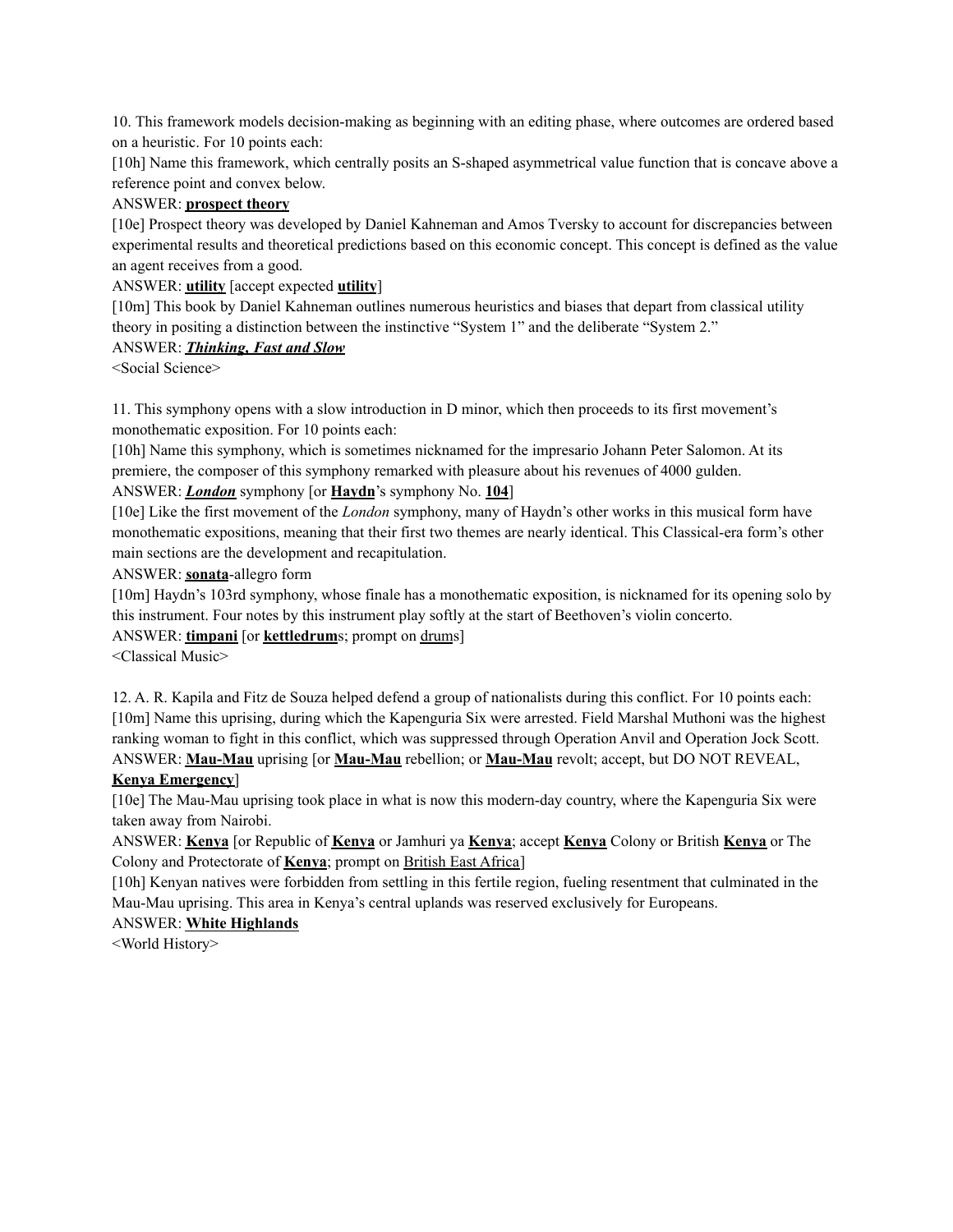13. While he waits out a blizzard in the 1925 film *The Gold Rush*, Charlie Chaplin performs this specific action before Big Jim hallucinates that Chaplin is a chicken and a bear enters the cabin. For 10 points each:

[10h] Identify this specific action famously performed by Werner Herzog after he lost a bet that Errol Morris would not complete his documentary about pet cemeteries, *Gates of Heaven*.

ANSWER: **eat**ing a **shoe** [accept similar answers like **consuming** a **boot** or **cook**ing **footwear** or **boil**ing a **shoe**; accept *Werner Herzog Eats His Shoe*; prompt on eating or cooking or similar answers by asking "eating what?"] [10e] Unlike modern footwear, most older shoes and boots were edible because they were made from this material created by liming, tanning, and currying animal skins.

ANSWER: **leather** [accept **suede**; accept **nubuck**; accept patent **leather** or other specific types; prompt on rawhide or cowhide or horsehide or similar]

[10m] Before the Industrial Revolution, lucrative leather tanning pits surrounded this English city's Bull Ring Market. The "Midlands Enlightenment" occurred around this city, whose street gangs inspired *Peaky Blinders*.

#### ANSWER: **Birmingham**

<CE/Geo/Other/Pop Culture>

14. In Rabih Alameddine's *An Unnecessary Woman*, Aaliya mocks this author's iceberg theory by saying that his story "Hills Like White Elephants" is "more like the tip of an ice cube, if you ask me." For 10 points each: [10e] Name this author of the six-word story "For sale: baby shoes, never worn." He also wrote the novel *The Old Man and the Sea*.

ANSWER: Ernest **Hemingway** [or Ernest Miller **Hemingway**]

[10m] Aaliya discusses Hemingway's use of the phrase "let the air out" in "Hills Like White Elephants" to suggest this action. In *The Cider House Rules*, Wilbur Larch secretly performs these actions at St. Cloud's Orphanage. ANSWER: **abortion**s [or equivalents like **terminating a pregnancy**]

[10h] Aaliya, who secretly works in this profession, praises Constance Garnett by quoting Walter Benjamin's essay titled "The Task of the [this profession]." Other members of this profession include Alfred Birnbaum and Jay Rubin. ANSWER: **translator** [or word forms like **translate**; accept "The Task of the **Translator**" or "Die Aufgabe des **Übersetzers**"; prompt on writer or author or equivalents]

<American Literature>

15. In this technique, gating is used to subset the data, which is then plotted two-dimensionally to compare the co-expression of two markers. For 10 points each:

[10m] Name this technique in which cells are stained with fluorescently-conjugated antibodies or dyes, then streamed one-at-a-time through an apparatus that contains a series of lasers.

ANSWER: **flow cytometry** [accept **FACS** or **fluorescence-activated cell sorting**; prompt on flow or cytometry] [10e] The dye DAPI ("DAH-pee"), which is used to stain DNA in flow cytometry, glows with this color. Human color vision is based on cones sensitive to green, red, and this third primary color.

ANSWER: **blue**

[10h] A key step in flow cytometry is using a height-versus-area curve to exclude these things, which tend to occur more when the flow rate is increased.

ANSWER: **doublet**s [or **multiplet**s; or **aggregate**s; accept any answer that indicates multiple cells **clump**ed together]

<Biology>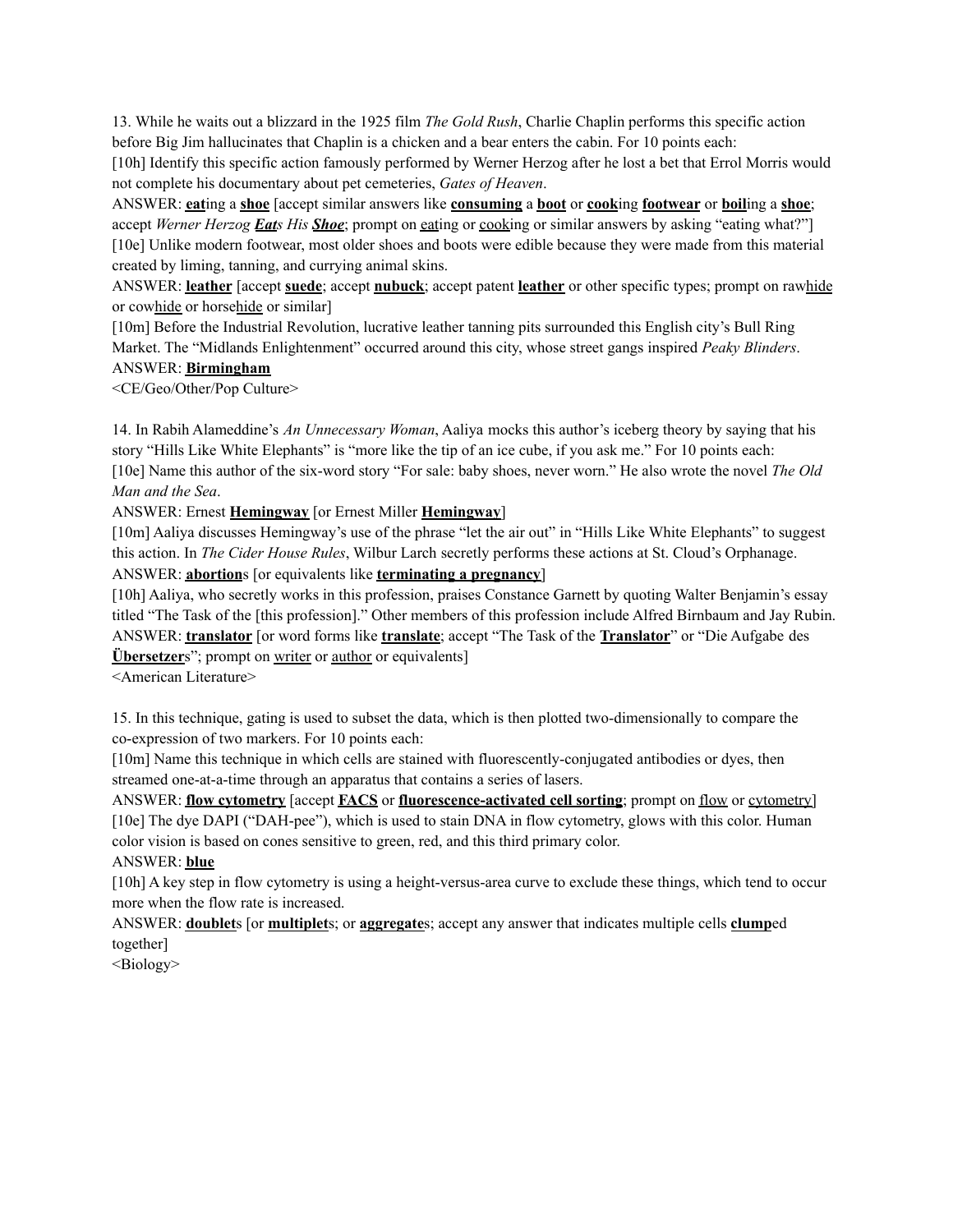16. Princess Prabhavati served as regent of the Vākāṭaka lands in this empire, which venerated the bodhisattva Mañjushrī according to the Chinese explorer Fǎxiǎn ("fah-shyen"). For 10 points each:

[10m] Name this classical empire that conquered the Saka Kshatrapas under Samudra's son, who was idealized as Vikramāditya. Licchavi noblewomen married into this dynasty, per one of the pillars built by an earlier empire. ANSWER: **Gupta** Empire [accept Chandra**gupta** II or Samudra**gupta** or Prabhavati**gupta**] (The pillar was the Allahabad Pillar built by the Mauryan Empire.)

[10h] A group with this name at Chandragupta II's court in Ujjain included the lexicographer Amarasimha and the astronomer Varāhamihira. Faizi, Tansen, and Birbal joined a later set of luminaries with this name in Akbar's court. ANSWER: **Nine Gems** [or **Nine Jewels**; or **Navaratna**s; prompt on partial answers]

[10e] A few generations after the Nine Gems, the Gupta astronomer Āryabhaṭa created the place-value system as a precursor of this concept developed by Brahmagupta. This placeholder arose independently in Maya numerals. ANSWER: **zero** [or equivalents such as **null**]

<Other History>

17. A holiday celebrating these objects was used as a date to determine whether these objects were considered *orlah*, and thus unable to be used. For 10 points each:

[10h] Name these objects that include one used to represent the ten Sefirot in a common diagram. The holiday Tu BiShvat is described as being a "new year" for these objects.

ANSWER: **tree**s [accept specific trees such as fruit **tree**s; accept **Tree** of Life; prompt on fruit by asking "as part of what object?"]

[10m] The custom of hosting a seder with fruit on Tu BiShvat came from Isaac Luria, who founded a major school in this religious tradition. The Tree of Life, which depicts ten Sefirot, also comes from this tradition.

ANSWER: **Kabbalah** [do not accept or prompt on "Judaism"]

[10e] While Tu BiShvat is described as a new year for trees in the Mishnah, this holiday is typically considered the main Jewish new year. This holiday starts the High Holy Days.

## ANSWER: **Rosh Hashanah**

<Religion>

18. Decreasing the particle diameter in this technique doubles the efficiency, but drastically increases the backpressure. For 10 points each:

[10m] Name this form of chromatography in which the mobile phase moves through a tightly-packed bed in a column at pressures of hundreds of atmospheres.

ANSWER: **HPLC** [or **high pressure liquid chromatography** or **high performance liquid chromatography**; prompt on liquid chromatography or LC or column chromatography]

[10h] All chromatography runs into this problem, in which setups that resolve early peaks often make it difficult to resolve late peaks, and vice versa. In HPLC, using a gradient in the mobile phase can help solve this problem. ANSWER: **general elution** problem [prompt on elution problem]

[10e] A common mobile phase in HPLC includes this simplest alcohol, whose chemical formula is CH<sup>3</sup>OH ("C-H-3-O-H").

ANSWER: **methanol** [or **methyl alcohol** or **wood alcohol**] <Chemistry>